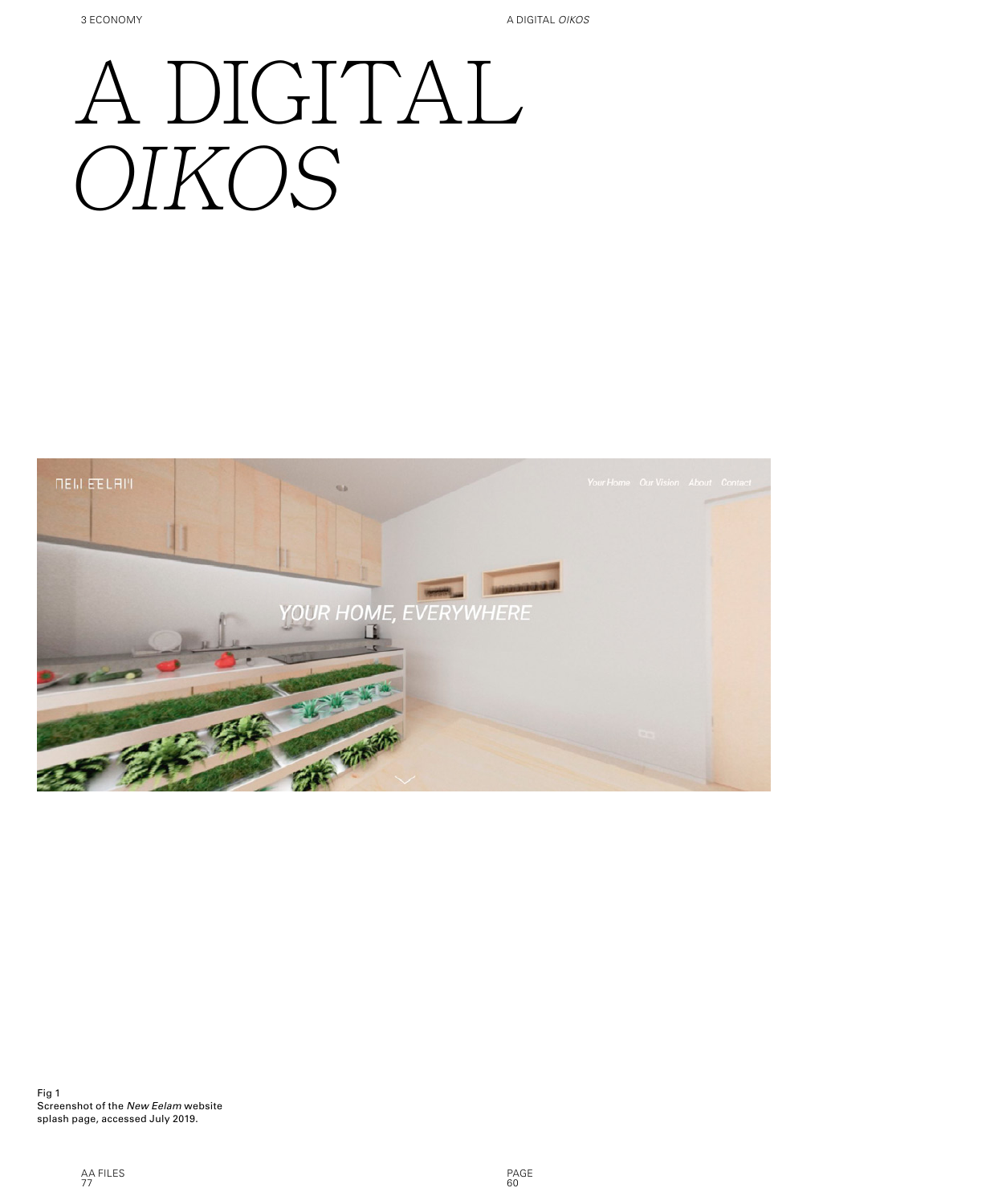'Having no body and no name is a small price to pay for being wild, for being free to move across (some) countries, (some) political boundaries, (some) historical ideologies, and (some) economies. I am the supercommunity, and you are only starting to recognise me. I grew out of something that used to be humanity. Some have compared me to angry crowds in public squares; others compare me to wind and atmosphere, or to software.'1

What is the price of being wild; of being free? Is it the price of precarity, or the cost of security? Does freedom mean freedom from all collective bonds, or freedom to restructure how we live and work together? Is it possible to produce a new subjectivity of the unencumbered, the detached, without losing the structures of solidarity, co-operation and sharing that are required for material and psychological security? As an alternative to ownership and the particular freedoms and violences that private property offers, new platforms – social, spatial and digital – for collective life can potentially support the increasingly prevalent conditions of the transient subject. This essay examines the changing relationship between private property and the household through emerging digital technologies that offer a reconstitution of inhabitation, association and ownership. Through an analysis of contemporary sharing economies and their attendant social, financial and aesthetic parameters, we argue that these platforms possess a latent capacity to untether habitation from ownership and its dominant forms of settlement, and thus support increasingly transient forms of life and constituencies. Exploring such possibilities within the context of the digital economy, we argue that cloud-based infrastructures for home-sharing constitute a digital *oikos* that could redefine the political and social frameworks of domestic space and, more profoundly, private property itself.

The *oikos*, or household, is classically defined as the basic unit of private life; a constituent part of the Greek city-state that served as the counterpart to public life and civic praxis. Consisting of the family, the home and its propertied domain, the *oikos* explicitly encompassed the practice of managing the relationships between all members of the household as a foundational political act.<sup>2</sup> As opposed to the limited scope of this private sphere, emerging digital publics potentially remap these intimate ties of human association and expand the social sphere beyond familial ties to define new kinship structures and political associations. Furthermore, while the private space of the *oikos* in the Greek *polis* was fundamentally separate from public life, ownership of the household was the precondition for citizenship and participation in civic life (albeit only for the free, land-holding male). In *The Human Condition*, Hannah Arendt writes that 'without owning a house a man could not participate in

the affairs of the world because he had no location in it which was properly his own.<sup>3</sup> In addition to expanding this social diagram, digital sharing economies introduce a new civic domain, characterised by the dissolution of private property into collective forms of ownership, use and governance.

Digital sharing technologies might create a rupture within traditional conceptions of private property, since they can operate at a granular scale to aggregate complex forms of participation, distribute financial resources and transform material constructs into informational commodities. While companies like WeWork and Uber have capitalised on the increasing flexibility of life and labour – commodifying the ethos and aesthetics of communal live-work models through the corporate rebranding of the sharing economy – their technological platforms have fundamentally remapped the

relationship between space, ownership and use. However, rather than serving a corporate agenda, these same platforms could instead be recaptured as a collective project to resurrect the early promises of a digital commons and institute a techno-ethic of sharing, redistribution and governance that would redefine the material and social practices of everyday life. Digital sharing economies could determine conditions for collective management that work towards the mutual good of the group and avoid the pitfalls outlined in Garrett Hardin's 'Tragedy of the Commons', in which individual actors (in the case of Uber and Airbnb, read 'corporations') use up common resources for maximum profit.4

An example of this redefined *oikos* can be found in artist Christopher Kulendran Thomas and curator Annika Kuhlmann's ongoing project *New Eelam*, first shown at the ninth Berlin Biennial in 2016 and most recently displayed in Bristol last year. The project exists as both a physical exhibition – an installation of a staged domestic interior – and an online service platform for home sharing. Equal parts venture capital pitch and sci-fi future, *New Eelam's* promotional videos, web interfaces and furniture showroom propose an imagined future for housing. Positioning itself as a solution to current phenomena of statelessness and migration caused by global conflict, environmental change and financial crisis, the project proposes a digital platform for a 'home-streaming' service. At its most basic level, it gives subscribers access to a global network of collectively owned housing units and aims to provide a 'flat-rate subscription to a housing cloud [that] could allow continual access to homes around the world'5 through an online app. Unlike Airbnb, a system by which privately owned properties are mediated by a profit-driven corporate rental infrastructure, *New Eelam* functions as a digital commons: property is de-privatised, decentralised and collectively governed. This shift from private property ownership to digitally and co-operatively managed housing recalibrates the spectrum of permanence in relation to habitation and redefines how we relate to property, and even citizenship, through dwelling.

Within this conceptual framework, how can you 'stream' a home? In the case of Netflix and many other media platforms, subscribers pay on monthly basis to use the streaming service, but have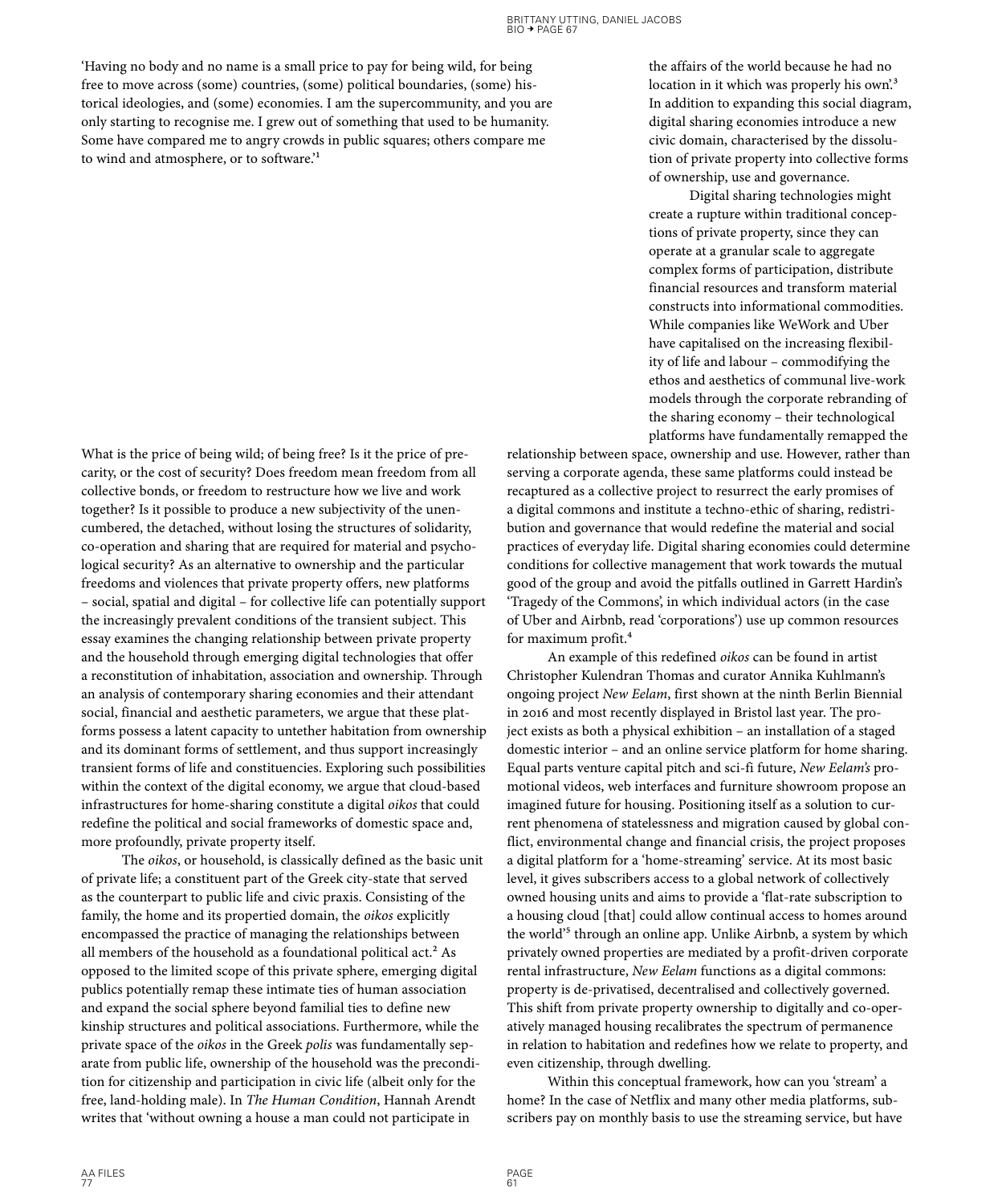no agency in determining in its content or operation. However, *New Eelam* users are both subscribers and co-owners, and are responsible for the governance of the housing pool. In contrast to conventional housing co-operatives, in which members own shares that are directly tied to a specific dwelling unit, subscribers to the platform have access to the entirety of the 'home-stream', just as users of a media streaming service have access to all of the content available. By decoupling specific units of housing from the ownership shares, private property is restructured into an aggregation of collective interests and assets. Incorporating concepts from emerging Decentralised Autonomous Organisations (DAOs), *New Eelam* proposes the use of blockchain and cryptocurrency technologies to enable the governance of vast resources through a combination of autonomous computational regulation and shareholder voting.6 Governed by DAO decision-making logics in lieu of centralised corporate hierarchies, user-subscribers have access to any available asset in the collectively-owned and globally-distributed housing pool.

Such an infrastructure could permit new models of collectivity to be mobilised as true peer-to-peer (P2P) networks – distributed platforms that allow for the exchange of information and services between equally privileged actors – that reframe the home not as a sequestered interior, but as an active agent in a broader system of shared resources. Beyond technologies that merely enable the self-management of the home (such as Google Home and Nest), sharing platforms like *New Eelam* instead expand and reorient the *oikos* towards a digitally-managed collective life. In P2P networks – such as file sharing software like BitTorrent and open-source crypto-currencies such as Bitcoin – users can operate collectively to accomplish mutually-beneficial tasks that cannot be addressed by individuals operating alone, thus replacing the motives and actions of any singular corporate entity. As Adam Greenfield argues in *Radical Technologies: The Design of Everyday Life*:

'Some see in these tools the advent of a 'digital consensus space' in which startling new forms of coordination and governance might emerge, in which the activity of leaderless horizontal organisations might be supported at a global scale. Others see a reinvention of government itself, as the state masters powerful new tools for the verification of identity, the certification of compliance and the distribution of benefits. At the outside, glimmering faintly like a distant constellation, some even glimpse the makings of a fully posthuman economy.'7

Although the sharing economy's initial emancipatory promises of access and equity have made steps towards this end, these promises have been largely denatured and depoliticised by corporate interests. Currently, corporate co-living and home sharing models have circumvented (or denied) the digital ethics of P2P networks and open source commons – in which technology, knowledge and social exchange are shared and open – opting instead for centralised structures of organisation that dovetail into contemporary forms of platform capitalism.<sup>8</sup> Furthermore, models like WeLive and Airbnb conflate spatial austerity with high-cost housing, masking above-market pricing (studio apartments in New York are often rented for more than \$3,500 a month<sup>9</sup>) with the corporate rhetoric of 'agility' and 'flexibility'. Targeting an often-privileged class of tech-savvy digital contractors, this sharing economy accelerates and aestheticises the precarity of nomadic lifestyles, rather than relieving the pressures of the gig-economy.10 Perhaps *New Eelam*, a ready-made platform for the transient subject, could instead leverage the potential of the collective in order to support involuntary forms of transience: the precarious worker, the migrant or even the refugee.

A digital *oikos* of collectively managed domestic space owned and governed by peers, in tandem with the ethos of the P2P market, could offer a privileged yet shrewd way for a new housing model to emerge from within contemporary forms of capitalism. According to media theorist Trebor Scholz, the key to this transformation is in 'cloning the technological heart of Uber, Task Rabbit, Airbnb, or WeWork […] to crack the broken system of the sharing economy/ on-demand economy that only benefits the few'.11 This argument for what he terms 'Platform Co-operativism' calls for an alternative to sharing economy corporations like Uber and WeWork, whereby companies are collectively owned and democratically governed by workers instead of executives and investors. While it empowers workers through shared ownership, could this notion not be expanded to remediate the relationship between private property and housing, and in turn revolutionise access to housing in a way that will benefit transient people? Through the tactics of Platform Co-operativism, *New Eelam* places power, through a new form of participatory governance, into the hands of its user-subscribers.

The promotional film for it claims that 'by reorganising housing to function more like informational commodities, the cost of each citizen's subscription could be progressively reduced over time, until it could even become a trivial cost', thus transforming domestic space from an asset of acquisition into one of 'collective access'.<sup>12</sup> Economies of scale can be found in that the more housing there is in the pool, the more affordable the subscription. This model also implies a restructuring of the traditional relationship between owner and user by implementing a flat-rate subscription for which fees are not based on the classic value metrics of unit size, lease type or 'location, location, location' and a system by which privately owned properties would be acquired through the collectively managed resources of the subscriber co-operative. Treating the home as a service, rather than an asset entangled in economies of acquisition and exchange, therefore leverages the benefits of a jointly owned pool of housing units and enables them to become increasingly affordable, more accessible and less scarce as the platform expands. Critically, unlike

- 1 Julieta Aranda, Brian Kuan Wood and Anton Vidokle (eds), *Supercommunity: Diabolical Togetherness Beyond Contemporary Art* (New York: Verso, 2017), p 9.
- 2 Aristotle, *Politics,* Book I, translated by H. Rackham

(Cambridge, MA: Harvard University Press, 1932), pp 3–13.

- 3 Hannah Arendt, *The Human Condition*, (Chicago: University of Chicago Press, 1958), pp 29–30.
- 4 Garrett Hardin, 'The Tragedy of the Commons', in *Science* 162, no 3859 (1968), p 1244.
- 5 *New Eelam* promotional film (2016), produced by Christopher Kulendran Thomas in collaboration with Klein and West, Mark Reynolds, Annika Kuhlmann

and Jelena Goldbach, with music by Ella and Florian Zwietnig.

6 Christopher Kulendran Thomas, 'Stream Housing Love Sharing', exhibition text for *New Eelam: Tensta,* Tensta konsthall (11 October 2017–14 January 2018).

PAGE 62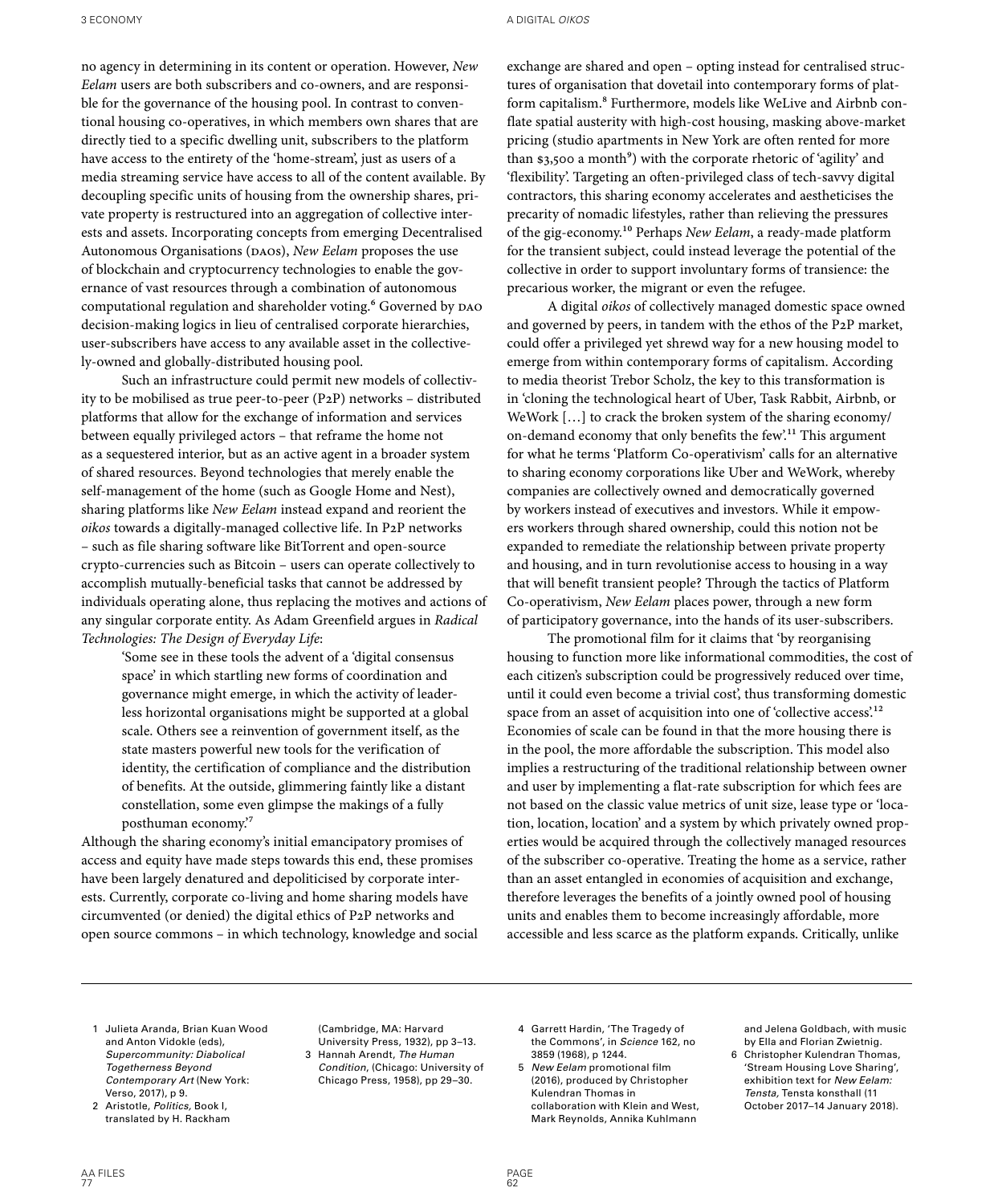

Fig 2–3 Christopher Kulendran Thomas in collaboration with Annika Kuhlmann, *New Eelam*, in 'Moving is in Every Direction. Environments – Installations – Narrative Spaces', Hamburger Bahnhof, Museum für Gegenwart, Berlin, 2017. (Photo: Joseph Kadow)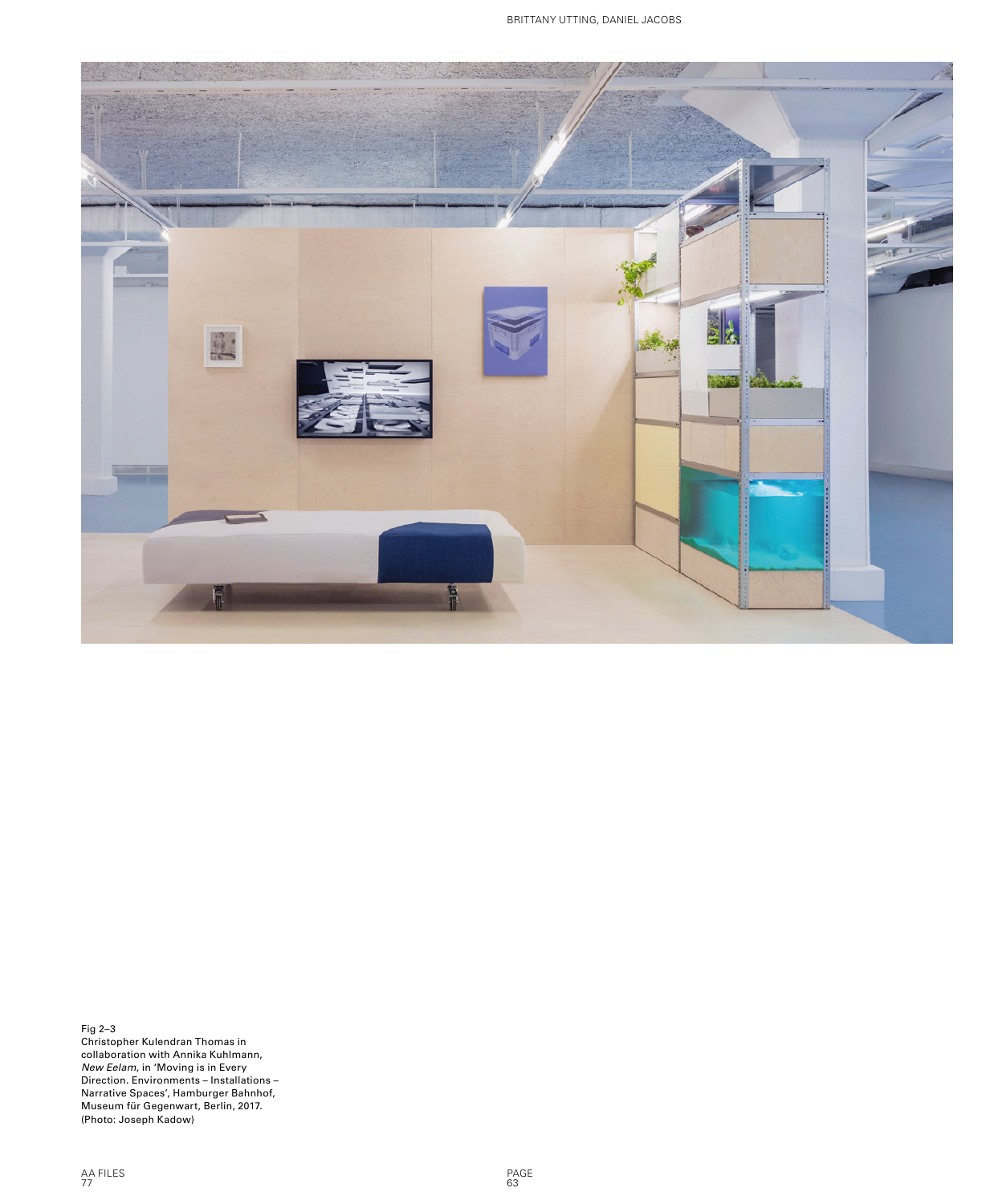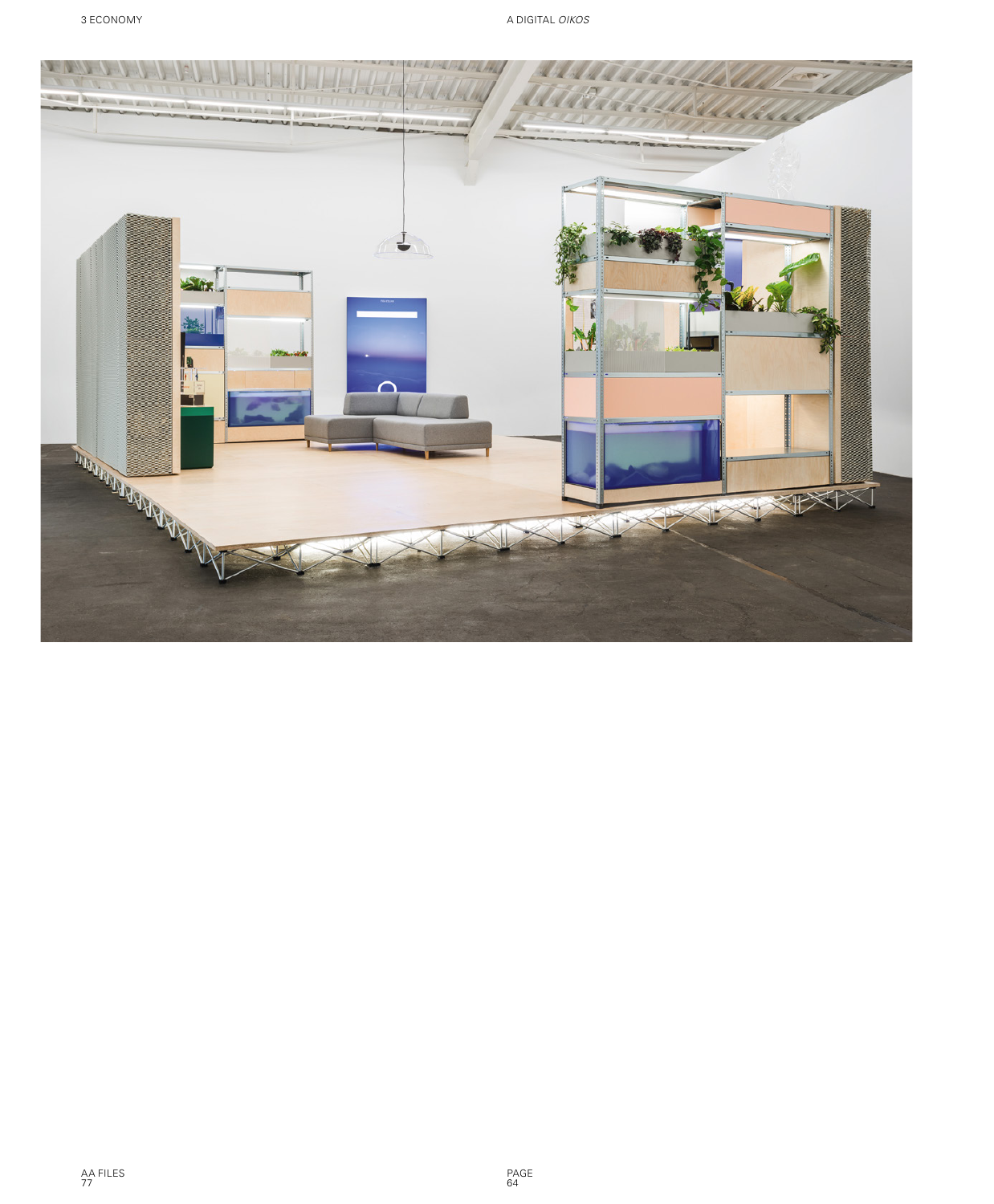corporate structures of platform capitalism motivated by shareholder profit, every subscriber benefits from the *use* value, rather than the exchange value of this shared set of resources.

In addition to this projective tech start-up, *New Eelam* also exists as a series of exhibited installations. These 'showrooms' contain a series of domestic tableaux and home interfaces that feature aluminium modular shelving, beds and sofas on backlit raised floor systems, as well as video screens showing promotional material, glossy light boxes displaying generic images of cities and interiors, and an integrated hydroponic planting system. Part sci-fi showroom and part oxygen bar, the installations present a cool, clean vision for the future of 'your home, everywhere'.13 The flexible and modular design of the structures implies an operative and playful field condition in an abstract 'everywhere', but would benefit from a more explicit spatial model that reveals the inherent frictions caused by the lifestyle it proposes. Absorbing the aesthetic tendencies of corporate branding – luminous, technical and sterile – these concept spaces appropriate the visual instruments and interfaces of the start-up in selling a lifestyle that is too clean and too easy. Though it implies a complex and potentially messy infrastructure for collective decision-making, *New Eelam* employs a visual language that reifies the user as an autonomous individual, rather than making visible the social and political dramas of a new digital *oikos*.

With future plans to roll out the platform in two cities, Thomas is now seeking external sources of funding for the project by wearing the mask of the venture capitalist entrepreneur and CEO of *New Eelam*. Armed with a cadre of consultants and specialists from the fields of 'technology, real estate, art, architecture, finance, law, data science and design',<sup>14</sup> he presents the platform through a corporate realist framework that allows it to function as a Trojan horse for the artist to operate within the territory of corporate transdisciplinarity. Through actively seeking out venture capital and creating a web platform to gauge interest in the home sharing service, Thomas exposes it to economic and political realities outside of the speculative interior of the biennial exhibition. By simultaneously performing both satire and techno-solutionism, however, the project produces an ambivalence that risks undermining its political and spatial potential. While *New Eelam* performs aesthetically as a venture capitalist start-up, it could alternatively produce a new set of visual tendencies and values that are aligned more explicitly with a 'venture communist' platform, as described by Dmytri Kleiner in The Telekommunist Manifesto.<sup>15</sup> But beyond the project's status as an instrument of real estate technology, what are the consequences of overlaying the tech entrepreneur with the venture communist? By adopting this combination of corporate aesthetic branding and collective financial structure, the model risks denying the unique voices of the precarious populations that it seeks to support.

As the tone of the project vacillates between speculative futures and corporate mission statements, what are the spatial, representational and structural conditions it embeds that could withstand its eventual co-option? By deploying architecture exclusively as a branded visual field, *New Eelam* stops short of fundamentally reconfiguring new forms of life that will inevitably emerge from radical social, political and environmental shifts. In backgrounding space as a passive asset in a digitally managed network of collective ownership, it may be doomed to forever remain a representation of a life beyond property; an image rather than a frame. More dangerously, the platform's claims of collectivity could obscure more insidious

forms of soft power and incentivise precarity without offering a stable network of support. Ultimately, the project's attitude towards architectural form is too neutral. Rather than existing purely as a branded home-streaming service and furniture system, it could more explicitly re-design domestic space to dismantle its embedded biases towards private property and individual ownership. Beyond image and interface, this reorganisation of the home – its forms, atmospheres and habits – is necessary to support an expanded digital *oikos*.

The digital interface must also include formal and spatial tools to facilitate the shared occupation of the domestic interior and enable user-subscribers to collectively author and broker design interventions; a renegotiation of space that would inevitably produce micro-economies and collective ecologies, mobilise resources and resynchronise bodies. In considering possible spatial scenarios for the *New Eelam* model, what internal acts of sorting or post-occupancy reconfigurations could reflect these new structures of habitation? For instance, the profit models of Airbnb have led to a range of new occupation types, from the temporary inhabitation of a domestic space as an immersive touristic experience to the internal subdivision of existing dwellings into smaller units for the maximisation of profit. Alternatively, WeLive is tied to a more specific typology that is characterised by minimal private bedrooms offset from shared 'amenities' such as living rooms, kitchens, offices and even gyms. While both of these housing models are designed to extract the surplus of branded lifestyles, a different motive could produce new spatial types and domestic structures that are affordable and accessible, and actually improve the user's quality of life.

*New Eelam* would present user-subscribers with an array of available unit types, their locations, the possible durations of stay, their associated fees and the maintenance protocols tied to each. For instance, inhabiting an apartment in a co-operative housing block would demand a specific set of responsibilities and spatial practices that differ profoundly from those of a single bunkbed or a detached single-family home. Critically, a restructuring of housing would need to resist the incentivisation of contemporary trends of technonomadism and instead allow the housing pool to accommodate a more flexible spectrum of lifestyles. The service would therefore need to include varied housing stock and manage the social structures that are embedded within each typology, from typical family units to new forms of communalism or private nomadic space. While the proposed modular storage system hints at the need for rentable furniture systems and the importance of security for personal belongings in collective dwelling models, such forms of habitation will have to begin to integrate more permanent, long-term options. If one of the luxuries (and requirements) of living a nomadic lifestyle is the possibility of leaving at any moment, these new storage systems present a profoundly architectural problem and opportunity.

Instead of defaulting to the *existenzminimum* that so often characterises precarious housing situations, this new form of communal luxury could offer more generous spaces for daily life. Rather than relying on tools like the Airbnb cleaning fee, care for these domestic environments – from changing the light bulbs to watering the plants to complete renovations – becomes a critical component of the governance structures and negotiation procedures of the platform. Instead of landlords holding tenants hostage with potential rent increases in response to the demands of the market, aggregated subscription fees could be re-invested in new domestic equipment and upgrades, allowing units to stay up-to-date with material finishes

PAGE 65